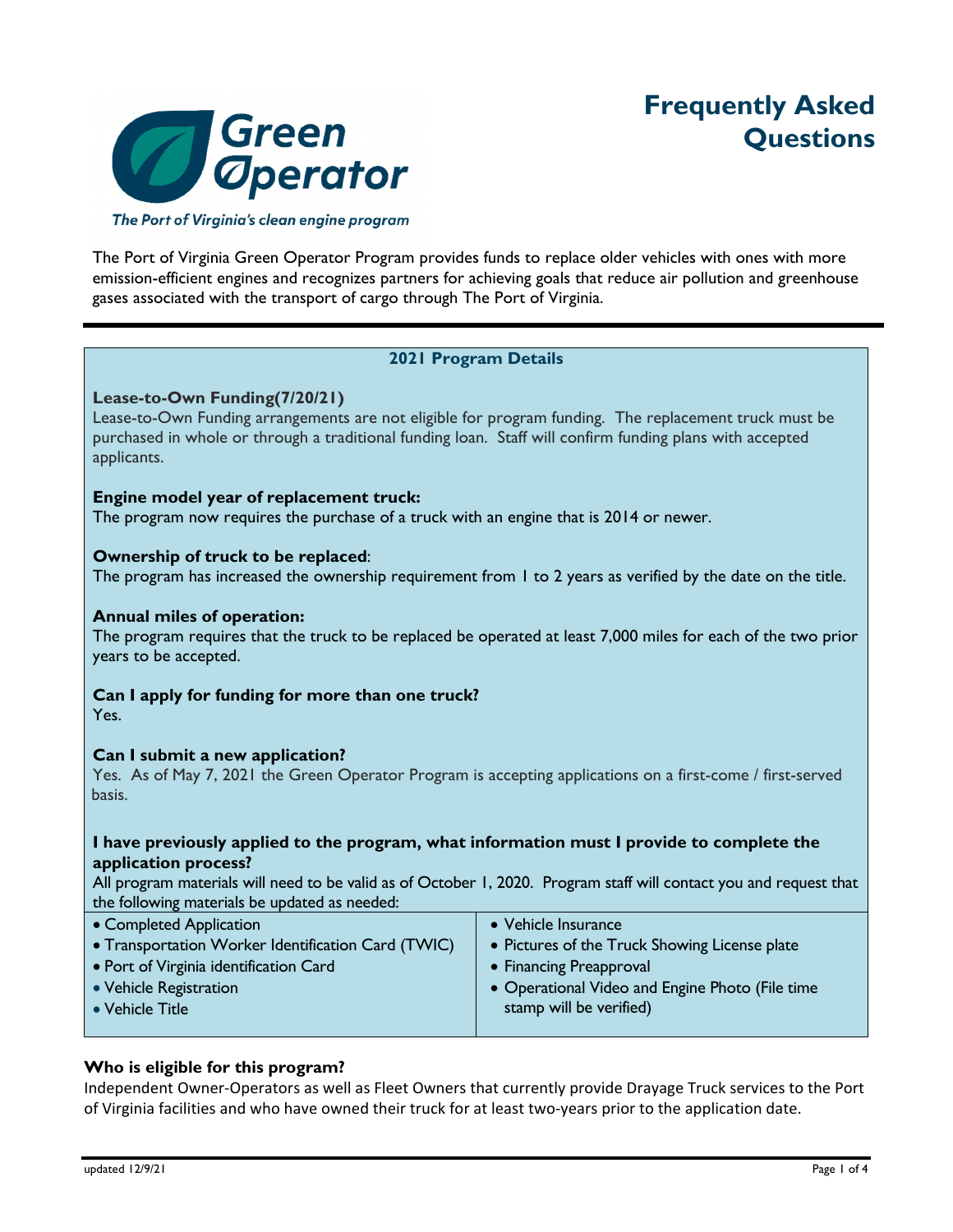

#### **Program Details**

| <b>Program Time Period</b> | <b>Rebate Amount</b> | <b>Eligible New Trucks</b>                                                         |
|----------------------------|----------------------|------------------------------------------------------------------------------------|
| October 26, 2020 +         | Up to \$30,000       | 2014 or newer engine model year<br>(generally a 2015 or newer model year<br>truck) |

The new truck must only be purchased after you have been accepted into the program AND only when instructed to do so by program staff. If the truck is purchased before acceptance into the program OR before directed by staff it will not be an eligible purchase.

# **Can I withdraw my application?**

Yes, withdrawal from Program is permitted.

# **How much funding is available for retrofit devices?**

This program no longer supports tailpipe retrofits.

#### **What is the purpose of this program?**

The program is intended to reduce air pollution and greenhouse gases associated with the transport of cargo to and from The Port of Virginia facilities.

#### **What are the eligibility requirements for the trucks?**

- Trucks must provide Drayage Truck service to The Port of Virginia facilities.
- Truck engines must be 2006 or older, Class 8 vehicles with a GVWR of 33,000 pounds or more.
- Trucks must have been owned for at least two years by the applicant and will be verified by the date on title.
- Trucks must be operated at least 7,000 miles for each of the two prior years to be accepted
- Old trucks must be operable on the day scrappage is authorized.
- The truck must have current registration and valid proof of insurance.
- The truck must be free of any liens.
- The truck must be able to drive forward and backward at least 25 feet. Please see www.greenoperator.org/video for a sample operational video and photo documentation requirements.

#### **I just bought an old truck – can I replace it with a newer truck through this program?**

Old trucks must have been owned for at least two-years prior to the application date before the truck is eligible for the program. The older truck must be scrapped before the newer truck can be purchased.

#### **My truck just broke down – can I replace it with a newer truck through this program?**

Old trucks must be operable on the day scrappage is authorized.

# **My truck was recently involved in an accident was totaled by the insurance company but is still operable. Is the truck eligible to be placed into the program?**

Evidence must be provided showing the truck is still operable and servicing The Port of Virginia facilities. Program staff may request additional proof and may want to witness the truck is still operable.

#### **Complete applications must include the following:**

- A signed application.
- A copy (front and back) of a valid identification card from The Port of Virginia.
- A copy (front and back) of a Transportation Worker Identification Card (TWIC).
- A copy of the current truck title and valid registration.
- Proof of valid insurance.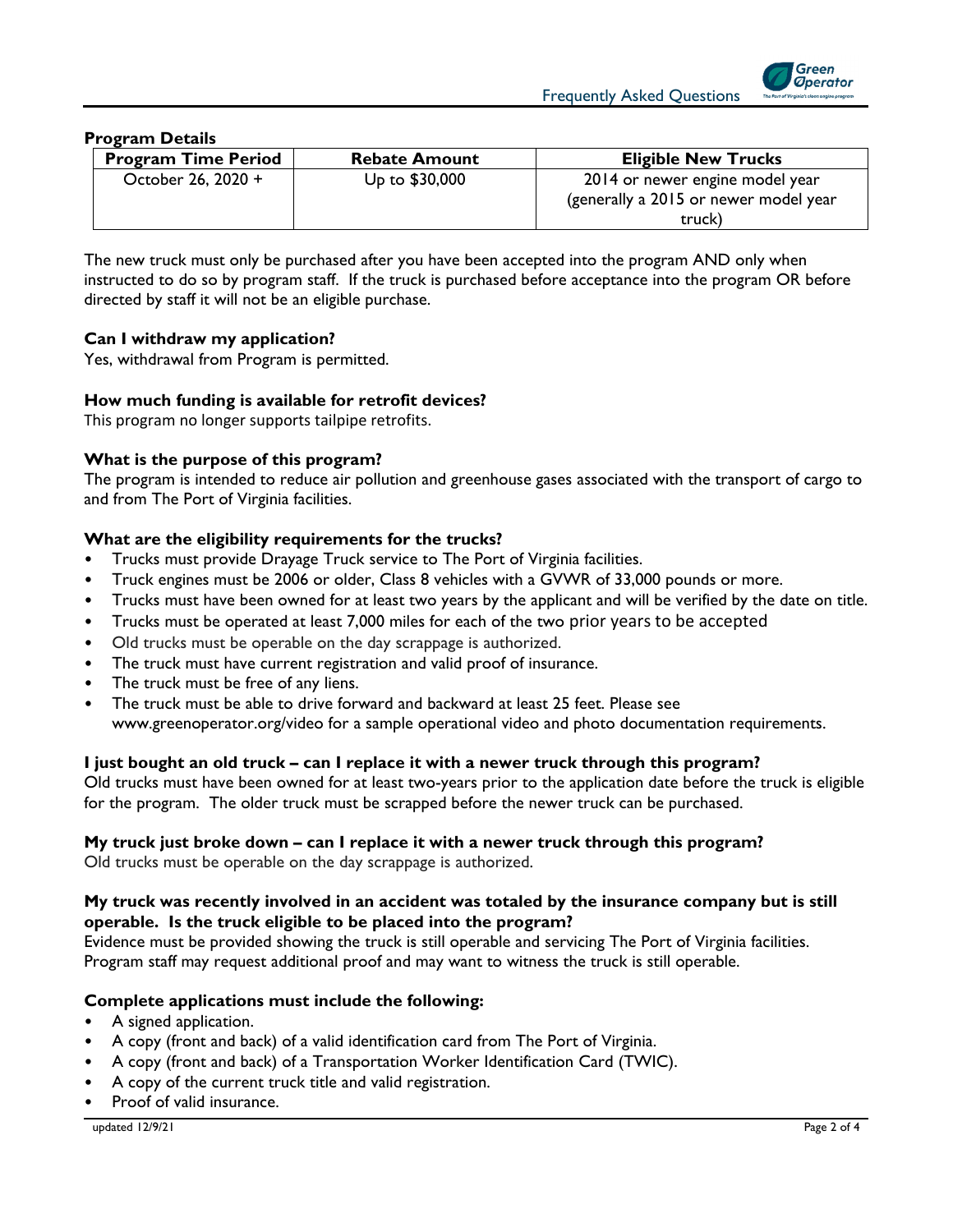Frequently Asked Questions

Green **Operator** 

- Pre-approval letter for financing.
- A video and photo of the engine tag/serial number showing the truck is operable per the Green Operator video guidelines.
- A photograph of the current truck with license plate clearly legible.

With video capabilities on smart phones, tablets and other devices, we feel this will not place an unnecessary burden on the applicants and will further strengthen equipment verification. If this does present a challenge, please contact the program administration staff to discuss options, which may include scheduling a site visit that may add to the application processing time.

# **Once a rebate certificate is issued, participants have 45 days to complete the process.**

# **How can I tell if I will qualify for financing for the balance of the truck price?**

Approval for financing is solely the decision of the financial institutions and is generally based upon your credit report and credit score. A credit report is a record of your credit history. Other factors may be reviewed by the financial institution before financing is approved. Below is a list of questions that are commonly asked by financial institutions when reviewing financing applications. Please consider these questions before you choose to pursue participating in the Green Operator Program.

- Have you had a bankruptcy within the last four years?
- Do you have a foreclosure or lien in your recent financial history?
- Do you have an open federal tax lien?
- Do you have a prior repossession in your past?
- Is your credit score below 600?
- Do you consistently pay bills late?

Answering yes to any or all of these questions may impact your chance of obtaining financing, but ultimately the decision is up to the financing institutions.

# **When should I buy my new truck?**

- Program staff will contact you after you are accepted into the program. At that time, you will receive an acceptance packet with instructions for how to proceed with the purchase of your truck.
- The new truck must be purchased after you have been accepted into the program AND only when instructed to do so by program staff. If the truck is purchased before acceptance into the program OR before directed by staff it will not be an eligible purchase.

# **When should I scrap my old truck?**

- Program staff will contact you after you are accepted into the program to give you more details on how and when to scrap your truck. A checklist for documenting the scrappage process will be provided to you.
- Do NOT scrap your truck without program approval or you risk making your truck ineligible for the program.
- Applicants are encouraged to scrap the truck at a commercial truck yard. If the applicant prefers to selfscrap, the scrappage must be witnessed by program staff and the owner must provide a copy of a salvage title along with the scrappage photos.

# **How can I get an application?**

- Go to http://www.greenoperator.org/
- Call the truck hotline at 804-482-1790 to request an application.

#### **Who do I contact for assistance?**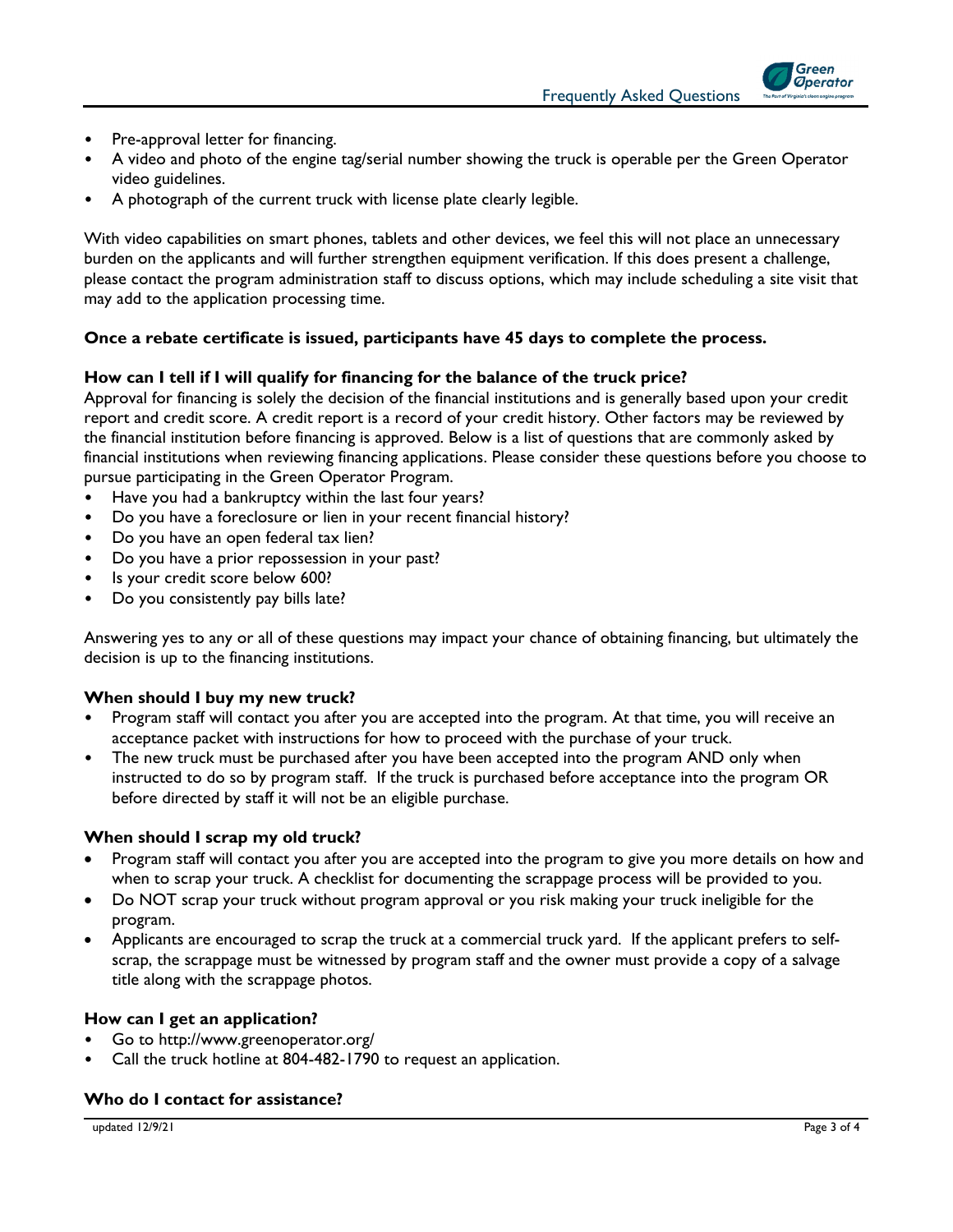



For questions, please call the truck hotline at 804-482-1790.

# **Investing Public Funds / Maintaining Public Trust**

Intentional falsification of information provided by an applicant with the specific intent to avoid meeting any aspect of the program's requirements may lead to the individual being prosecuted to the extent allowed under law and may be used as an adverse factor in regards to future applications for rebate awards.

The Virginia Port Authority is committed to the integrity of the program and encourages reporting of any known concerns involving any aspect of the program especially related to suspected fraudulent activity. Visit https://www.oig.dot.gov/hotline for more information on suspected fraud.